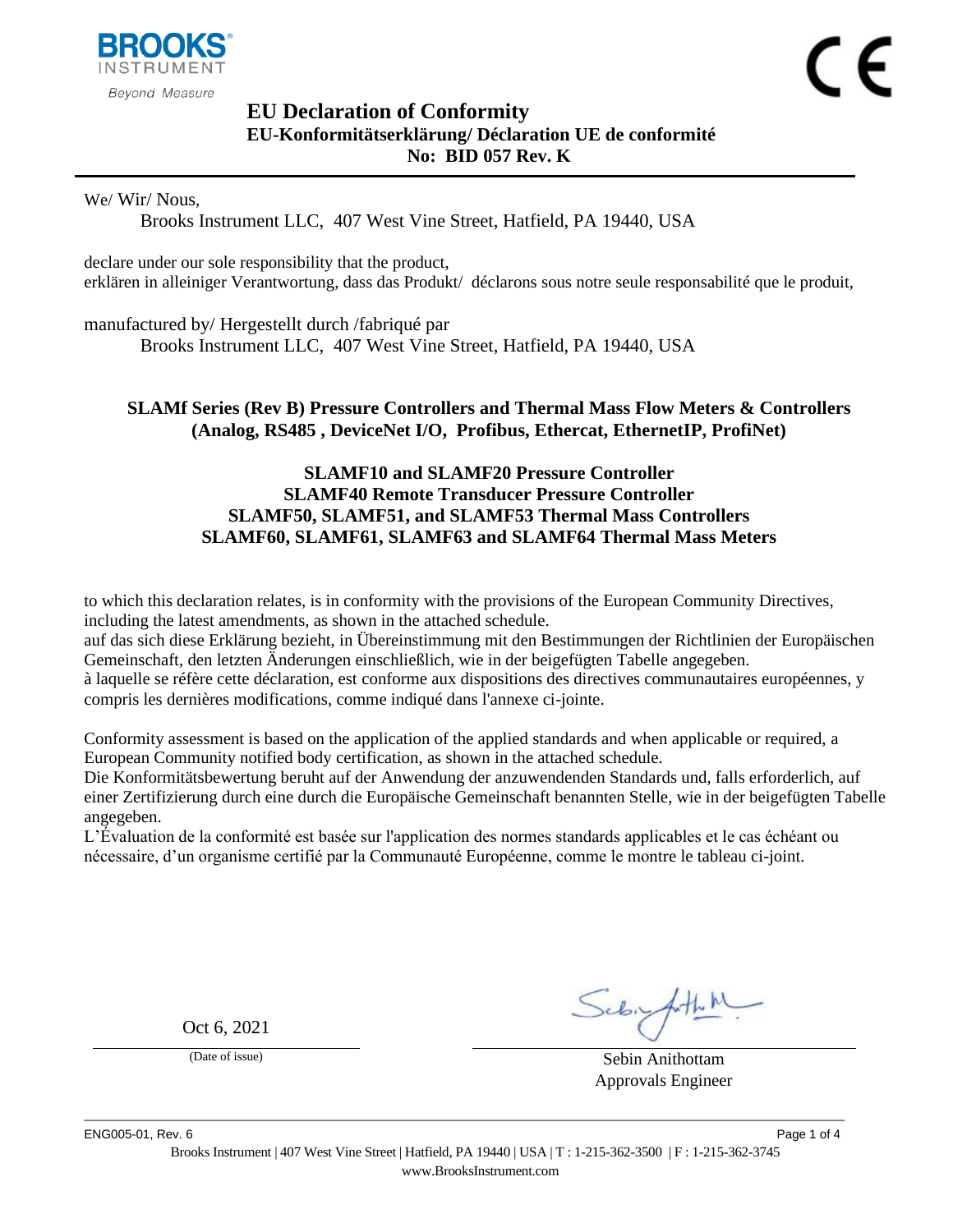

# **EU Declaration of Conformity EU-Konformitätserklärung/ Déclaration UE de conformité No: BID [057](#page-0-0) Rev. [K](#page-0-1)**

| Directive/Richtlinie/Directive |                                    | harmonized standards | Marking     |
|--------------------------------|------------------------------------|----------------------|-------------|
|                                |                                    | harmonisierte Normen | Kennzeichen |
|                                |                                    | normes harmonisées   | Repères     |
| 2014/30/EU                     | Electromagnetic Compatibility      | EN 61326-1: 2013     |             |
|                                | Elektromagnetische Verträglichkeit |                      |             |
|                                | Compatibilité électromagnétique    |                      |             |
| 2011/65/EU                     | <b>RoHS</b> Directive              | EN 63000:2018        |             |
| 2015/863                       | RoHS-Richtlinie                    |                      |             |
|                                | Directive RoHS                     |                      |             |

| Directive/Richtlinie/Directive |                        | Category  | Certificate  | harmonized standards           | Marking     |
|--------------------------------|------------------------|-----------|--------------|--------------------------------|-------------|
|                                |                        | Kategorie | Zertifikat   | harmonisierte Normen           | Kennzeichen |
|                                |                        | Catégorie | Certificat   | normes harmonisées             | Repères     |
| 2014/34/EU                     | <b>ATEX Directive</b>  | $II$ 3 GD | <b>KEMA</b>  | EN $60079 - 0:2012 + A11:2013$ |             |
|                                | <b>ATEX Richtlinie</b> |           | 04ATEX1290 X | EN 60079-15:2010               |             |
|                                | Directive ATEX         |           |              | EN 60079-31: 2014              |             |

ATEX Directive applicable to following models: Analog, RS485 , DeviceNet I/O, Profibus, Ethercat

| 2014/68/EU                                                 |                                    | Pressure Equipment Directive/ Druckgeräterichtlinie/ Directive équipements sous pression |                                                                       |                                   |  |  |
|------------------------------------------------------------|------------------------------------|------------------------------------------------------------------------------------------|-----------------------------------------------------------------------|-----------------------------------|--|--|
| Assessment<br>Konformitätsbewertung<br>Eval. de conformité | Category<br>Kategorie<br>Catégorie | Product<br>Produkt<br>Produit                                                            | harmonized standards/<br>harmonisierten Normen/<br>normes harmonisées | Marking<br>Kennzeichen<br>Repères |  |  |
| Module H                                                   | I, II, III                         | SLAMF53, SLAMF63<br>Line size DN15 thru DN40                                             | ASME B31.3: 2016 or later revision                                    | 0496                              |  |  |
| Module H                                                   | I, II, III                         | SLAMF <sub>64</sub><br>Line Size DN40 thru DN200                                         | AD 2000 Merkblatter                                                   | 0496                              |  |  |
| Art 4.3 SEP                                                | Art $3.3$                          | SLAMF50, SLAMF60,<br>SLAMF51, SLAMF61,<br>SLAMF10, SLAMF20,<br>SLAMF40                   | ASME B31.3 2012 or later rev                                          | n.a                               |  |  |

Notified Body/ Benannte Stelle/ Organisme notifié :

DNV GL Business Assurance Italy S.r.l Via Energy Park, 14, 20871 Vimercate (MB), Italy. Certificate: 10000454590-PA-ACCREDIA-NLD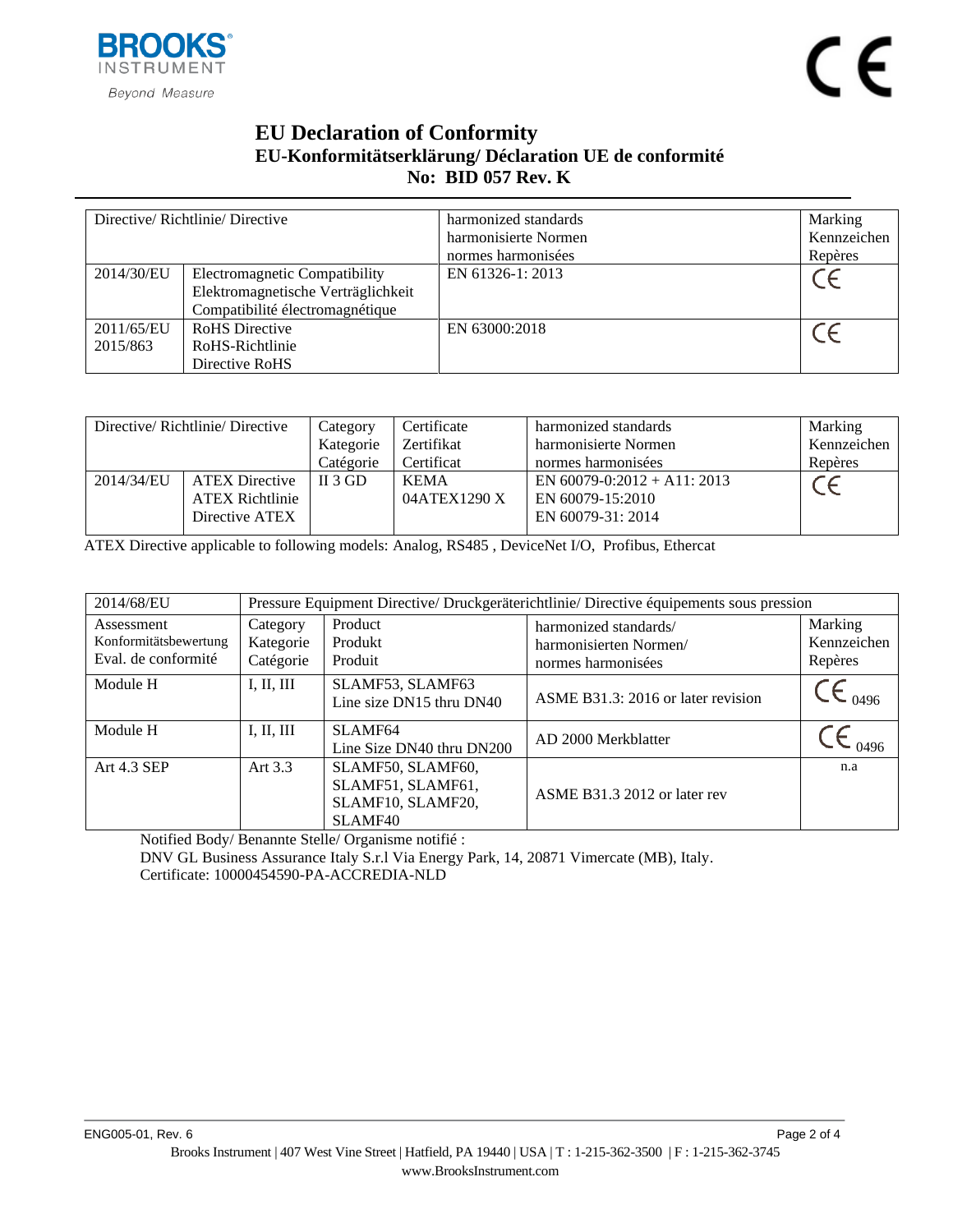

## EU-verklaring van overeenstemming Declaración de conformidad de la UE**/** Declaração de Conformidade da UE **No: BID [057](#page-0-0) Rev. [K](#page-0-1)**

Wij/ Nosotros/ Nós,

Brooks Instrument LLC, 407 West Vine Street, Hatfield, PA 19440, USA

verklaren onder eigen verantwoordelijkheid dat het product, declaramos bajo nuestra única responsabilidad que el producto/ declaramos sob nossa única responsabilidade que o produto,

gemaakt door/ fabricado por/ fabricado por Brooks Instrument LLC, 407 West Vine Street, Hatfield, PA 19440, USA

# **[SLAMf Series \(Rev B\) Pressure Controllers and Thermal Mass Flow Meters & Controllers](#page-0-2)  [\(Analog, RS485 , DeviceNet I/O, Profibus, Ethercat, EthernetIP, ProfiNet\)](#page-0-2)**

# **SLAMF10 and SLAMF20 Pressure Controller SLAMF40 Remote Transducer Pressure Controller SLAMF50, SLAMF51, and SLAMF53 Thermal Mass Controllers SLAMF60, SLAMF61, SLAMF63 and SLAMF64 Thermal Mass Meters**

waarop deze verklaring betrekking heeft, in overeenstemming is met de bepalingen in de richtlijnen van de Europese Gemeenschap, met inbegrip van de meest recente wijzigingen, zoals weergegeven in onderstaand schema.

a la que se refiere esta declaración, está de acuerdo con las disposiciones de las directivas comunitarias europeas, incluidas las últimas modificaciones, como se muestra en el anexo.

a que se refere esta declaração, está em conformidade com as disposições das directivas comunitárias europeias, incluindo as últimas alterações, como mostra a tabela anexa.

Beoordeling van de conformiteit is gebaseerd op de toepassing van de geharmoniseerde normen en, indien van toepassing of vereist, certificering door een aangemelde instantie van de Europese Unie, zoals weergegeven in onderstaand schema.

Evaluación de la conformidad se basa en la aplicación de las normas aplicadas y cuando corresponda o se requiera, una Comunidad Europea notificó a la certificación del cuerpo, como se muestra en el anexo.

Avaliação da conformidade é baseada na aplicação das normas aplicadas e, quando aplicável ou necessário, a Comunidade Europeia certificação do organismo notificado, como mostra a tabela anexa.